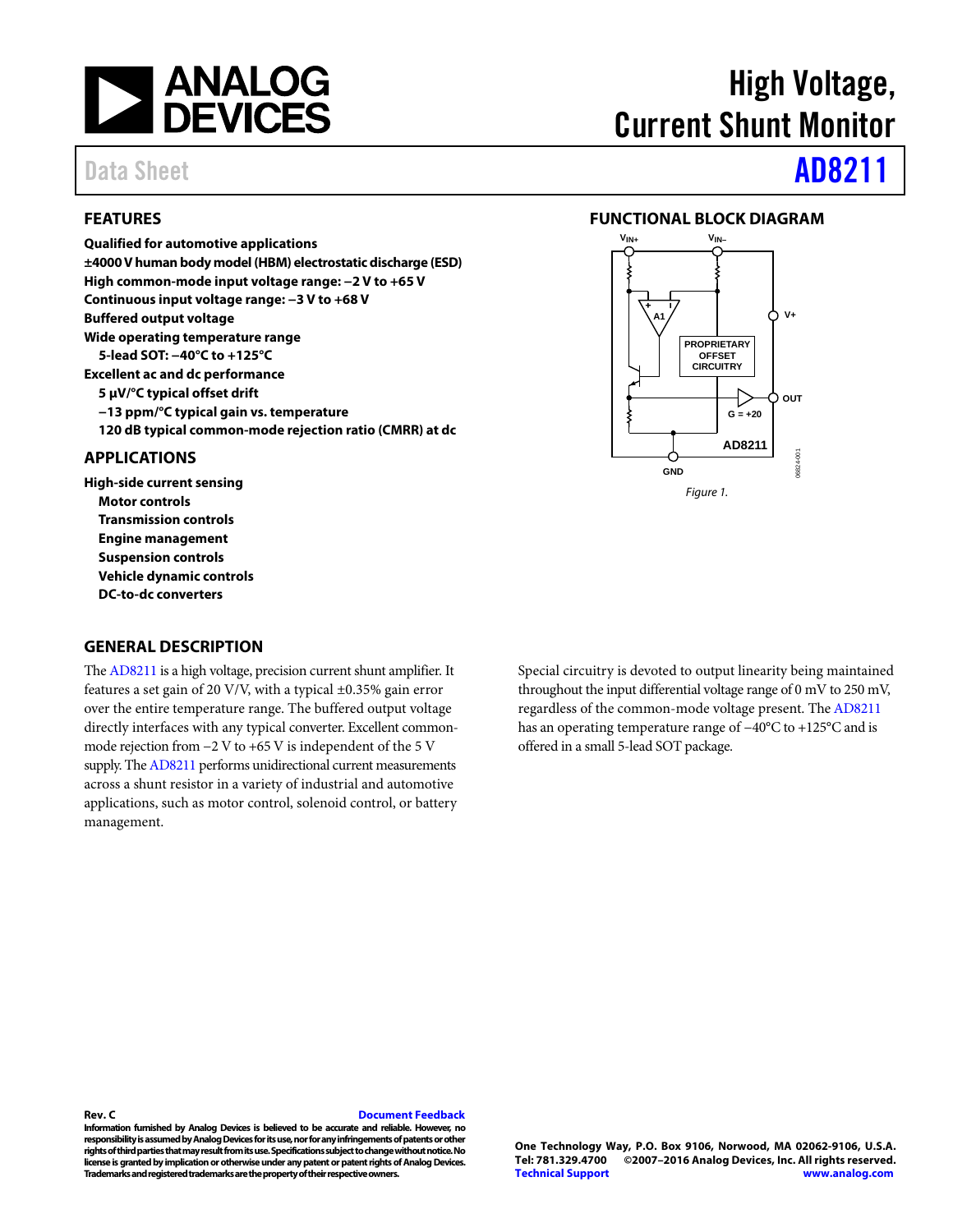# TABLE OF CONTENTS

| High-Side Current Sense with a Low-Side Switch 12 |  |
|---------------------------------------------------|--|
|                                                   |  |
|                                                   |  |
|                                                   |  |
|                                                   |  |
|                                                   |  |

### <span id="page-1-0"></span>**REVISION HISTORY**

| $12/2016$ —Rev. B to Rev. C |  |
|-----------------------------|--|
|                             |  |
|                             |  |
| $11/2015$ —Rev. A to Rev. B |  |
|                             |  |
|                             |  |

**3/2011—Rev. 0 to Rev. A**  Added Automotive Products Information ................. Throughout

| Changes to General Description, Gain Error Percentage1 |  |
|--------------------------------------------------------|--|
|                                                        |  |
|                                                        |  |
|                                                        |  |
|                                                        |  |
|                                                        |  |

**7/2007—Revision 0: Initial Version**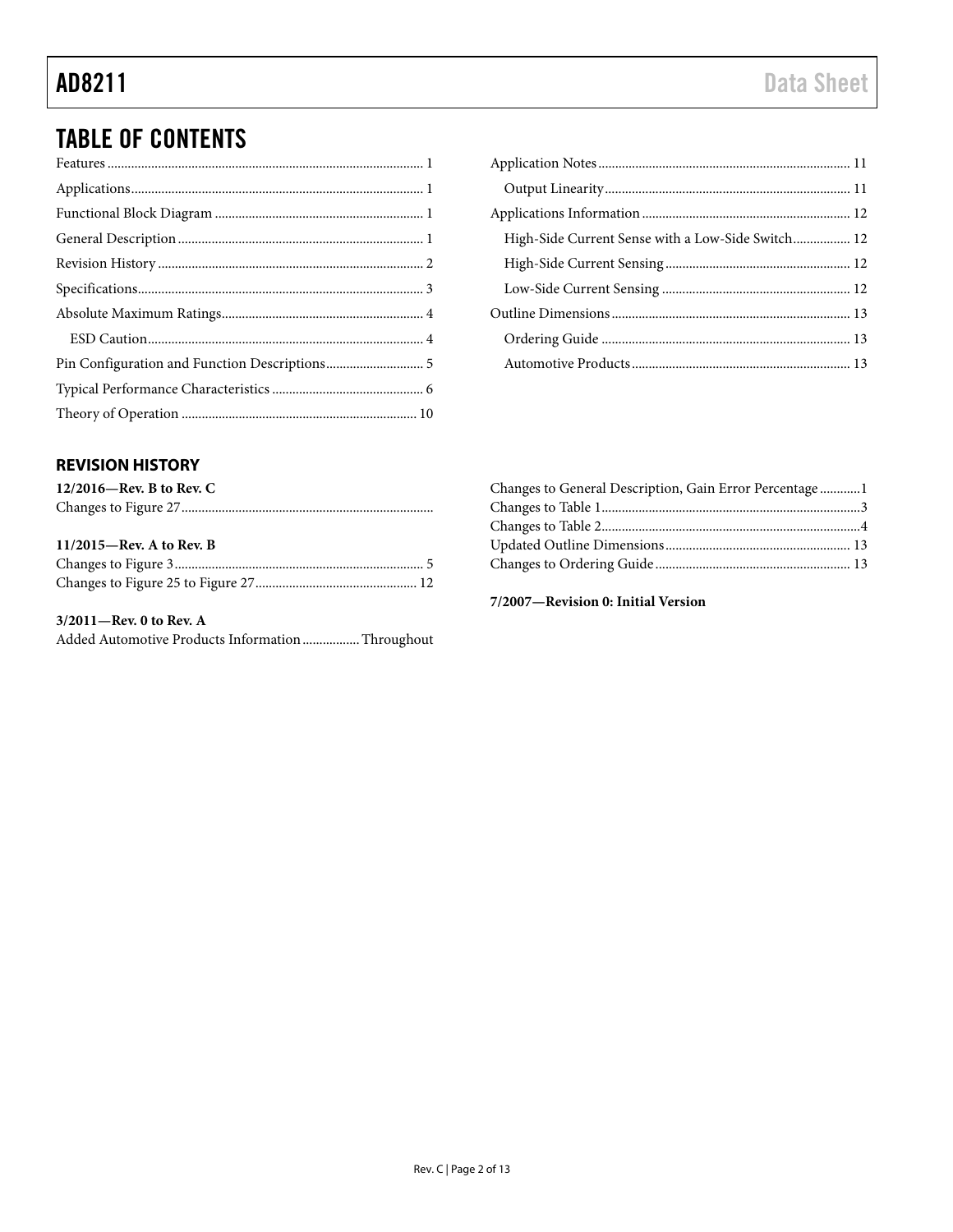### <span id="page-2-0"></span>SPECIFICATIONS

T<sub>OPR</sub> = −40°C to +125°C, T<sub>A</sub> = 25°C, V<sub>S</sub> = 5 V, R<sub>L</sub> = 25 kΩ (R<sub>L</sub> is the output load resistor), unless otherwise noted.

#### **Table 1.**

|                                         | Y Grade |            | <b>W</b> Grade |       |                |            |                |                                                     |
|-----------------------------------------|---------|------------|----------------|-------|----------------|------------|----------------|-----------------------------------------------------|
| <b>Parameter</b>                        | Min     | <b>Typ</b> | <b>Max</b>     | Min   | <b>Typ</b>     | Max        | Unit           | <b>Test Conditions/Comments</b>                     |
| <b>GAIN</b>                             |         |            |                |       |                |            |                |                                                     |
| Initial                                 |         | 20         |                |       | 20             |            | V/V            |                                                     |
| Accuracy                                |         |            | ±0.25          |       |                | $\pm 0.25$ | $\%$           | $V_0 \geq 0.1$ V dc                                 |
| <b>Accuracy Over Temperature</b>        |         | $\pm 0.35$ |                |       |                | ±0.4       | $\%$           | TOPR                                                |
| Gain vs. Temperature                    |         | $-13$      |                |       | $-13$          |            | ppm/°C         | $TOPR$ <sup>1</sup>                                 |
| <b>VOLTAGE OFFSET</b>                   |         |            |                |       |                |            |                |                                                     |
| Offset Voltage, Referred to Input (RTI) |         |            | ±1             |       |                | ±1         | mV             | $25^{\circ}$ C                                      |
| Over Temperature (RTI)                  |         | ±2.2       |                |       |                | ±2.5       | mV             | <b>TOPR</b>                                         |
| Offset Drift                            |         | 5          |                |       | 5              |            | µV/°C          | T <sub>OPR</sub> <sup>2</sup>                       |
| <b>INPUT</b>                            |         |            |                |       |                |            |                |                                                     |
| Input Impedance                         |         |            |                |       |                |            |                |                                                     |
| Differential                            |         | 5          |                |       | 5              |            | $k\Omega$      |                                                     |
| Common Mode                             |         | 5          |                |       | 5              |            | M <sub>2</sub> | Common-mode voltage > 5 V                           |
|                                         |         | 3.5        |                |       | 3.5            |            | $k\Omega$      | Common-mode voltage < 5 V                           |
| Common-Mode Input Voltage Range         | $-2$    |            | $+65$          | $-2$  |                | $+65$      | v              | Common-mode continuous                              |
| Differential Input Voltage Range        |         | 250        |                |       | 250            |            | mV             | Differential input voltage                          |
| Common-Mode Rejection                   | 100     | 120        |                | 100   | 120            |            | dB             | $T_{OPR}$ , $f = dc$ , $V_{CM} > 5$ V, see Figure 5 |
|                                         | 80      | 90         |                | 80    | 90             |            | dB             | $T_{OPR}$ , $f = dc$ , $V_{CM}$ < 5 V, see Figure 5 |
| <b>OUTPUT</b>                           |         |            |                |       |                |            |                |                                                     |
| Output Voltage Range Low                | 0.1     | 0.05       |                | 0.1   | 0.05           |            | $\vee$         | TOPR                                                |
| Output Voltage Range High               |         | 4.95       | 4.9            |       | 4.95           | 4.9        | V              | <b>TOPR</b>                                         |
| Output Impedance                        |         | 2          |                |       | $\overline{2}$ |            | Ω              |                                                     |
| <b>DYNAMIC RESPONSE</b>                 |         |            |                |       |                |            |                |                                                     |
| Small Signal -3 dB Bandwidth            |         | 500        |                |       | 500            |            | kHz            |                                                     |
| <b>Slew Rate</b>                        |         | 4.5        |                |       | 4.5            |            | $V/\mu s$      |                                                     |
| <b>NOISE</b>                            |         |            |                |       |                |            |                |                                                     |
| 0.1 Hz to 10 Hz, RTI                    |         | 7          |                |       | 7              |            | µV p-p         |                                                     |
| Spectral Density, 1 kHz, RTI            |         | 70         |                |       | 70             |            | $nV/\sqrt{Hz}$ |                                                     |
| POWER SUPPLY                            |         |            |                |       |                |            |                |                                                     |
| <b>Operating Range</b>                  | 4.5     |            | 5.5            | 4.5   |                | 5.5        | V              |                                                     |
| Quiescent Current over Temperature      |         | 1.2        | 2.0            |       | 1.2            | 2.0        | mA             | $V_{CM}$ > 5 V <sup>3</sup> , see Figure 12         |
| Power Supply Rejection Ratio            | 76      |            |                | 76    |                |            | dB             |                                                     |
| <b>TEMPERATURE RANGE</b>                |         |            |                |       |                |            |                |                                                     |
| For Specified Performance               | $-40$   |            | $+125$         | $-40$ |                | $+125$     | °C             |                                                     |

<sup>1</sup> The mean of the gain drift distribution is typically −13 ppm/°C, with σ = 3 ppm/°C.

<sup>2</sup> The mean of the offset drift distribution is typically 5 μV/°C, with σ = 3 μV/°C.

 $^3$  When the input common-mode voltage is less than 5 V, the supply current increases, which can be calculated by Is = −0.275 (V $_{\rm{CM}}$  + 2.5.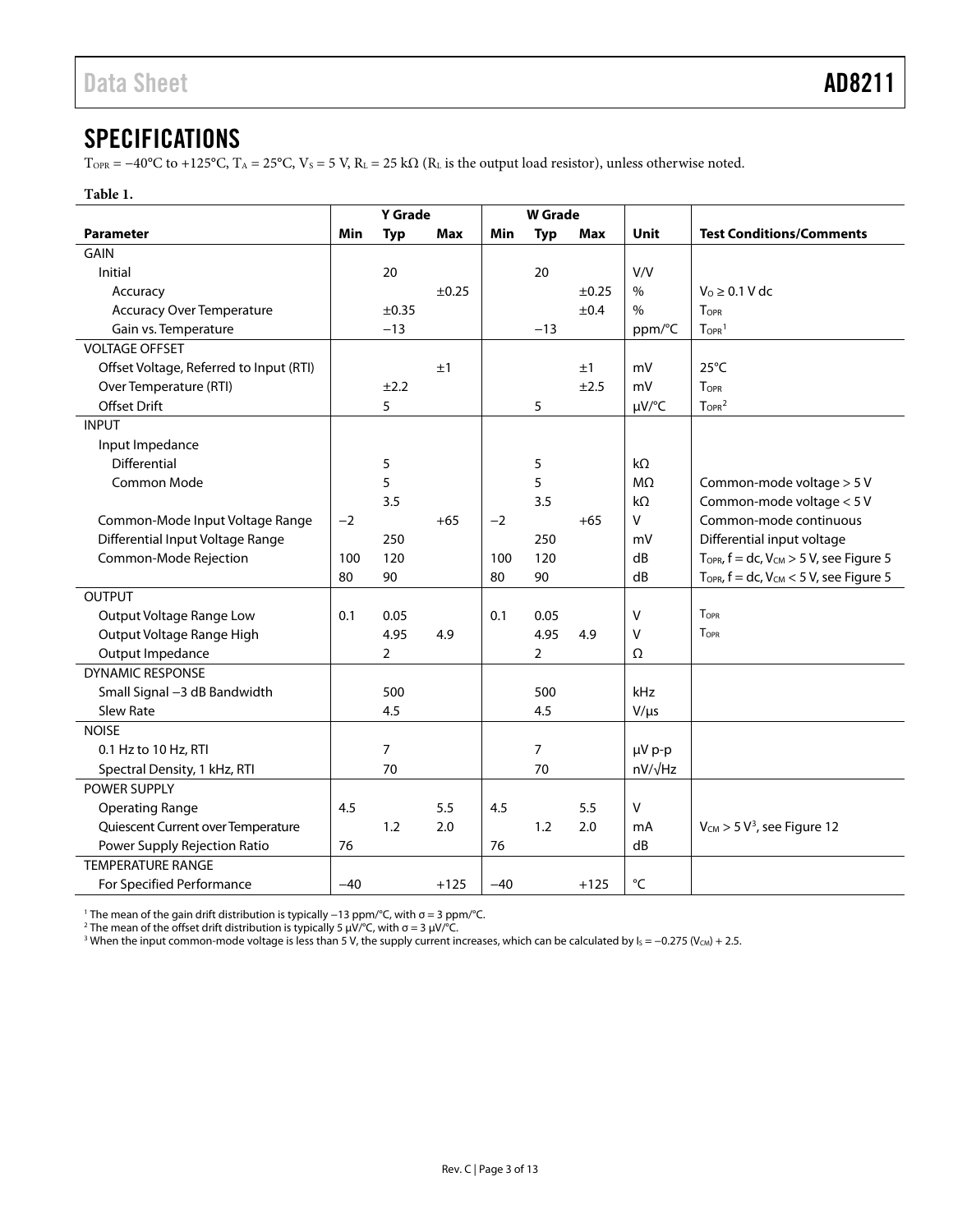### <span id="page-3-0"></span>ABSOLUTE MAXIMUM RATINGS

#### **Table 2.**

| <b>Parameter</b>                   | Rating                              |
|------------------------------------|-------------------------------------|
| Supply Voltage                     | 12.5V                               |
| Continuous Input Voltage Range     | $-3$ V to $+68$ V                   |
| Reverse Supply Voltage             | $-0.3 V$                            |
| Differential Input Voltage         | $±500$ mV                           |
| <b>ESD Rating</b>                  |                                     |
| Human Body Model (HBM)             | $+4000V$                            |
| Charged Device Model (CDM)         | ±1000V                              |
| <b>Operating Temperature Range</b> | $-40^{\circ}$ C to $+125^{\circ}$ C |
| Storage Temperature Range          | $-65^{\circ}$ C to $+150^{\circ}$ C |

Stresses at or above those listed under Absolute Maximum Ratings may cause permanent damage to the product. This is a stress rating only; functional operation of the product at these or any other conditions above those indicated in the operational section of this specification is not implied. Operation beyond the maximum operating conditions for extended periods may affect product reliability.

#### <span id="page-3-1"></span>**ESD CAUTION**



ESD (electrostatic discharge) sensitive device. Charged devices and circuit boards can discharge without detection. Although this product features patented or proprietary protection circuitry, damage may occur on devices subjected to high energy ESD. Therefore, proper ESD precautions should be taken to avoid performance degradation or loss of functionality.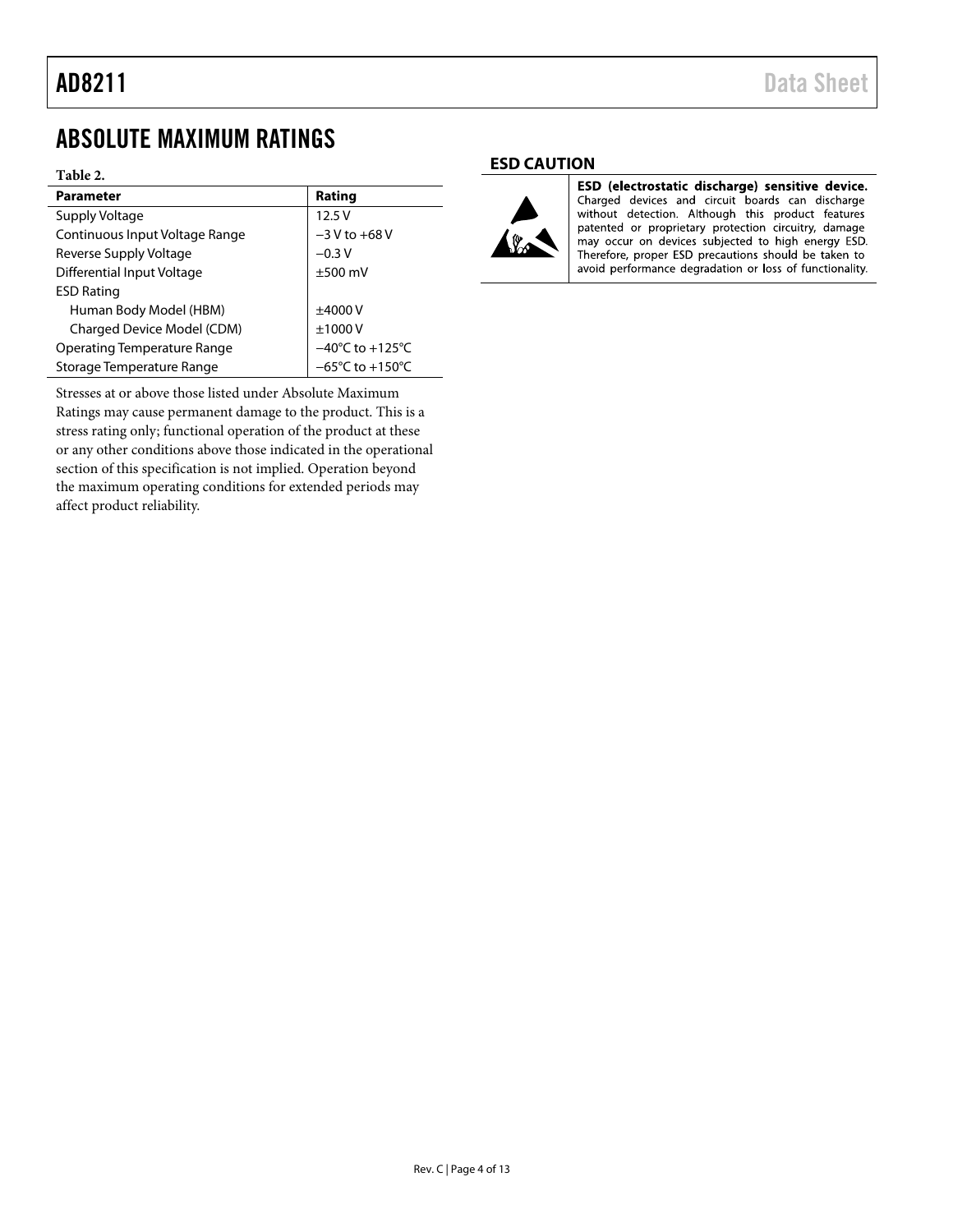# <span id="page-4-0"></span>PIN CONFIGURATION AND FUNCTION DESCRIPTIONS



06824-002 OUT  $\boxed{1}$ **GND 2 VIN+ <sup>3</sup> 5 V+ VIN– <sup>4</sup> AD8211 TOP VIEW (Not to Scale)** Figure 3. Pin Configuration

Figure 2. Metallization Diagram

#### **Table 3. Pin Function Descriptions**

| Pin No. | Mnemonic   | Λ      | v      | <b>Description</b>     |  |  |  |
|---------|------------|--------|--------|------------------------|--|--|--|
|         | OUT        | $-277$ | $+466$ | <b>Buffered Output</b> |  |  |  |
|         | <b>GND</b> | $-140$ | $+466$ | Ground                 |  |  |  |
|         | $V_{IN+}$  | $-228$ | $-519$ | Noninverting Input     |  |  |  |
| 4       | $V_{IN-}$  | $+229$ | $-519$ | Inverting Input        |  |  |  |
|         | $V +$      | $+264$ | $+466$ | Supply                 |  |  |  |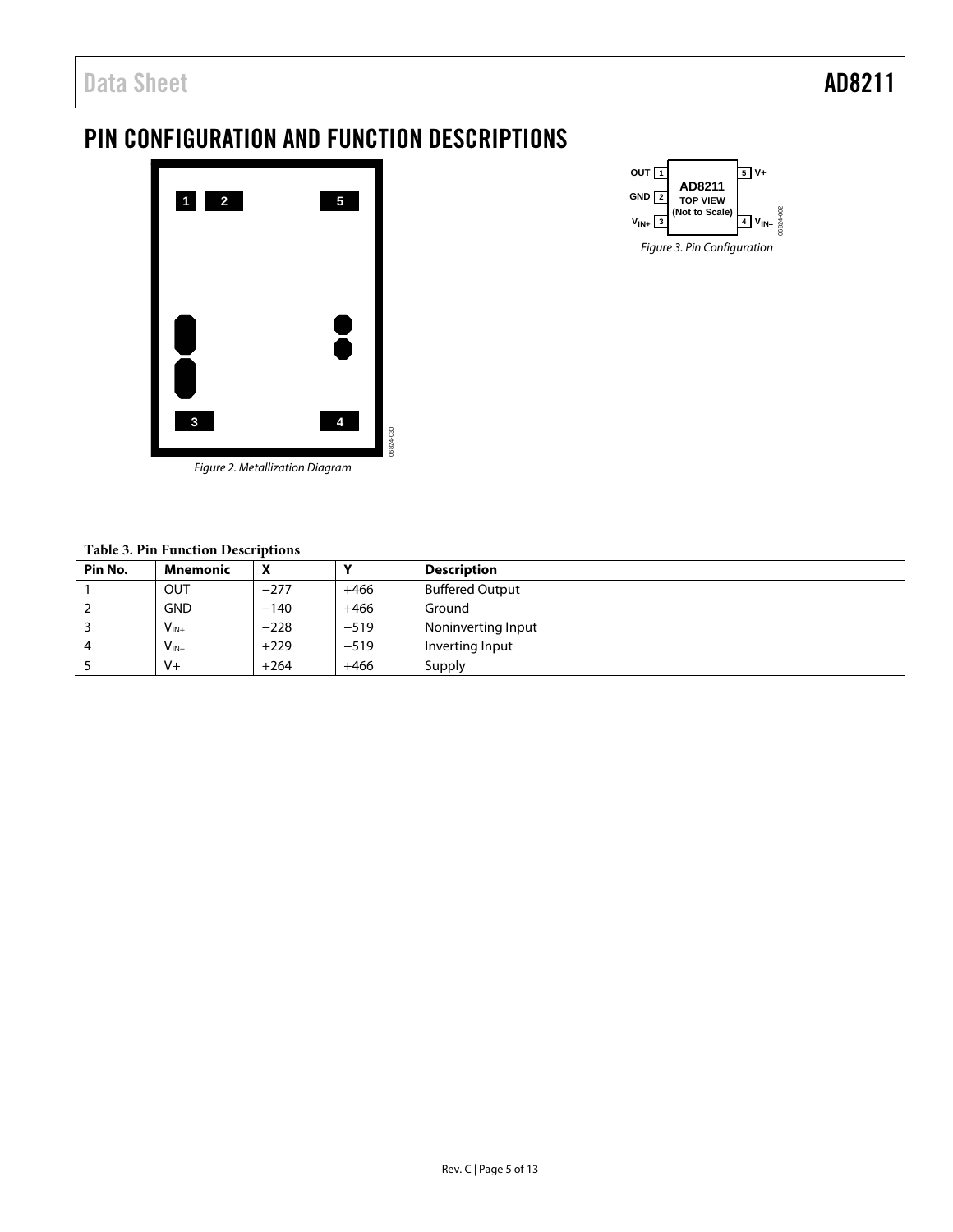# <span id="page-5-0"></span>TYPICAL PERFORMANCE CHARACTERISTICS



*Figure 4. Typical Offset (Vosi) vs. Temperature* 





<span id="page-5-1"></span>



*Figure 7. Typical Small Signal Bandwidth (Vout* = 200 mV p-p)





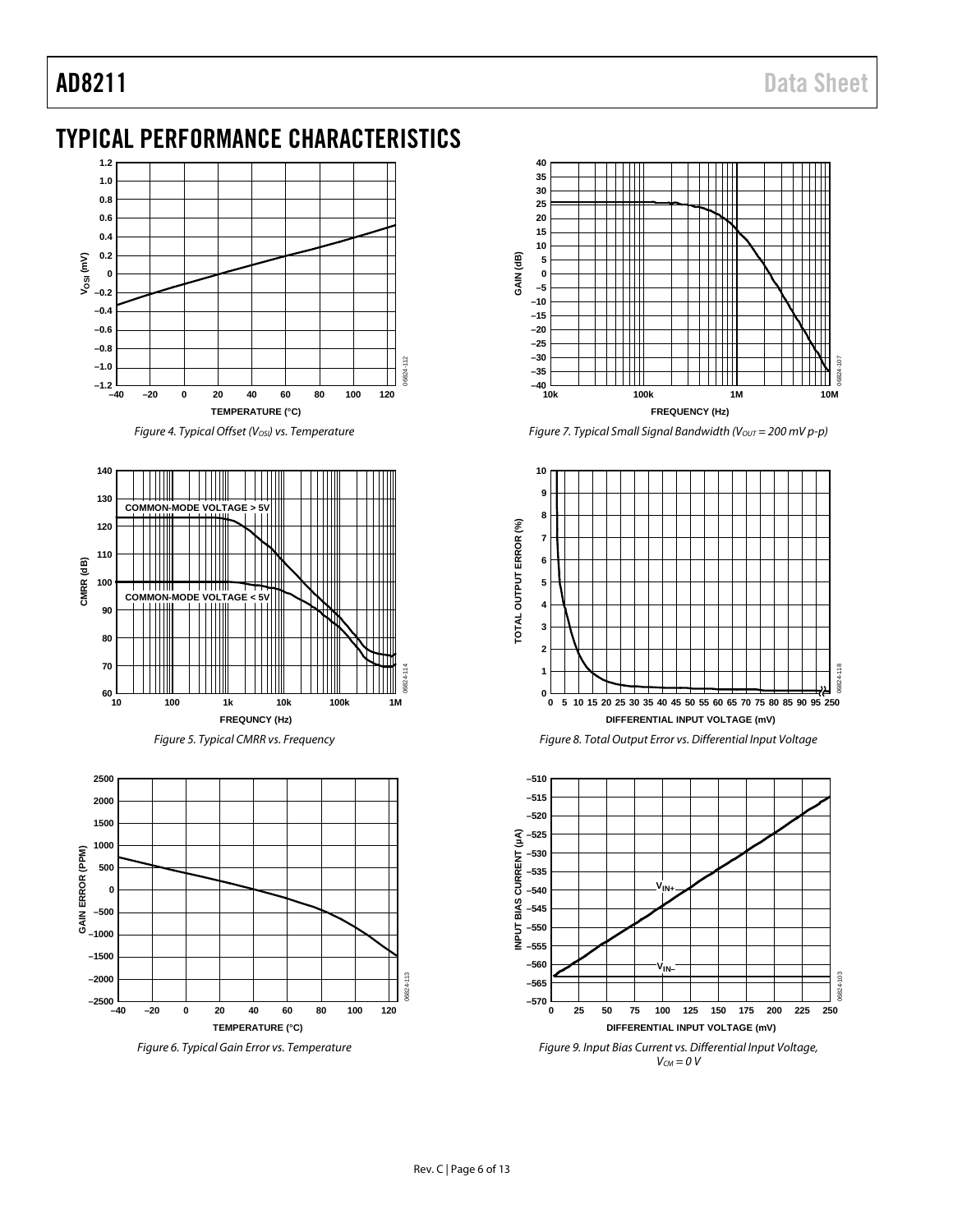### Data Sheet **AD8211**



<span id="page-6-0"></span>*Figure 12. Supply Current vs. Common-Mode Voltage*

**–4 65**

**–2 0 2 4 6 8**

**COMMON-MODE VOLTAGE (V)**

**TIME (1µs/DIV)** *Figure 15. Differential Overload Recovery (Falling)*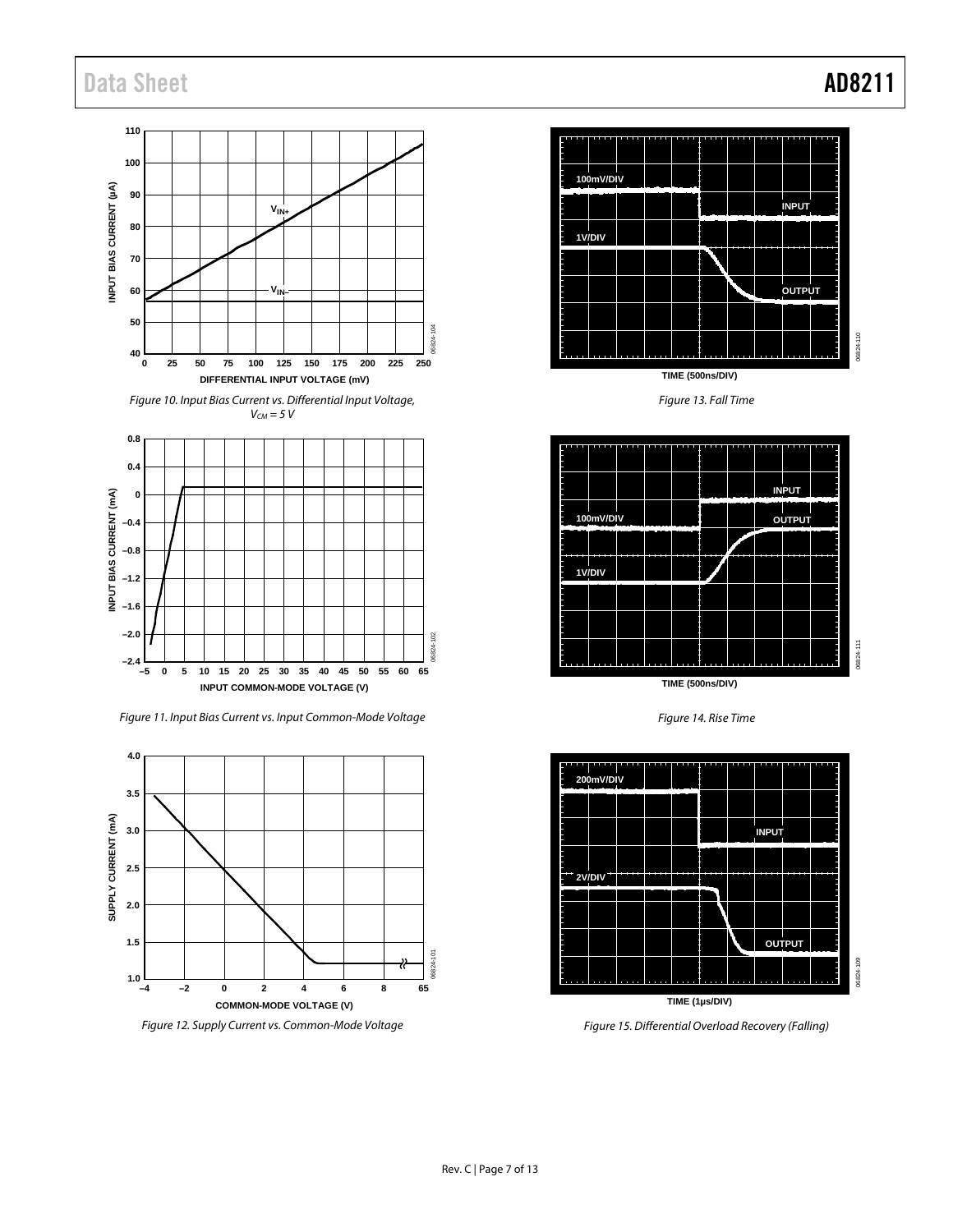

Figure 16. Differential Overload Recovery (Rising)



Figure 17. Settling Time (Falling)



Figure 18. Settling Time (Rising)









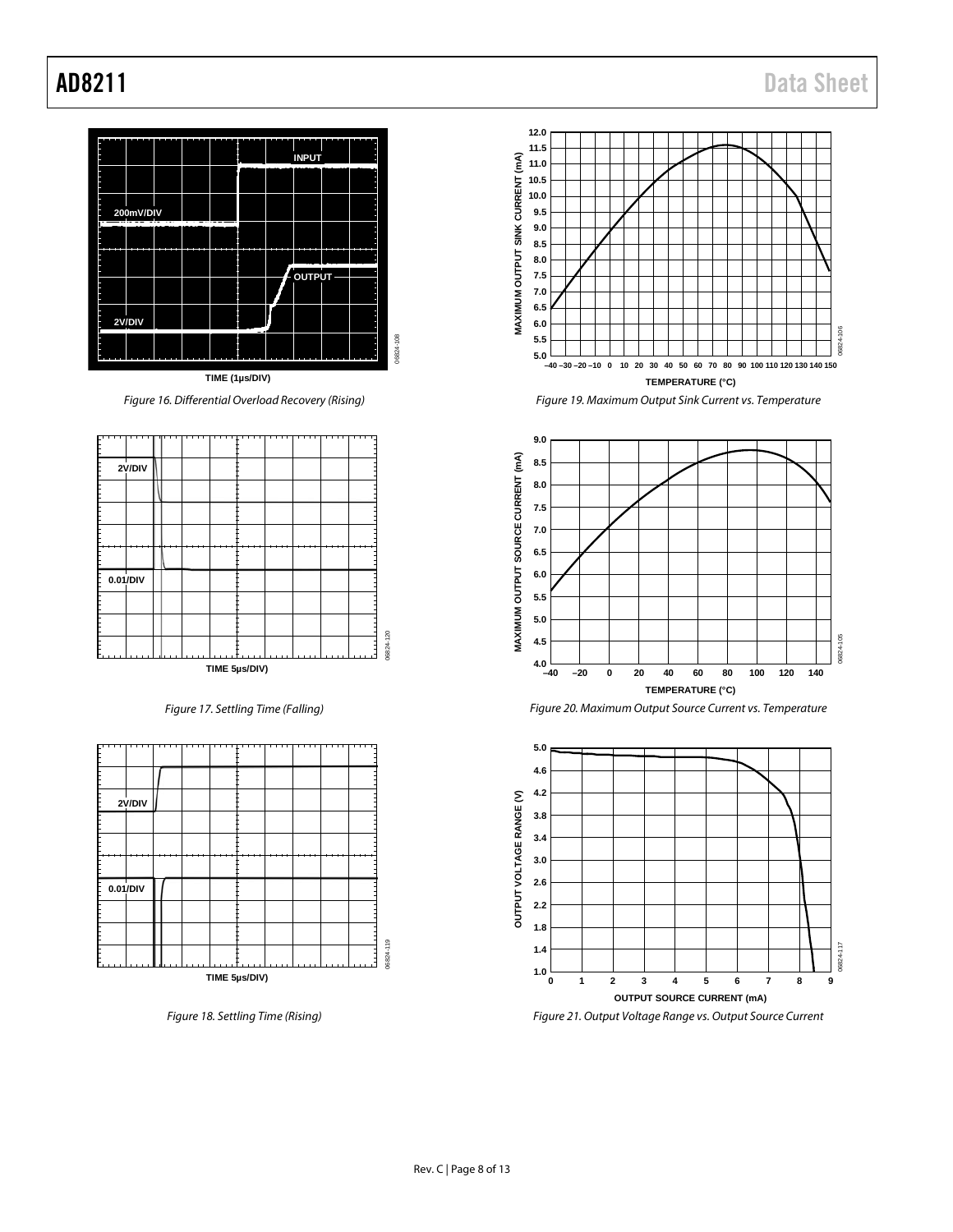# Data Sheet **AD8211**



*Figure 22. Output Voltage Range from GND vs. Output Sink Current*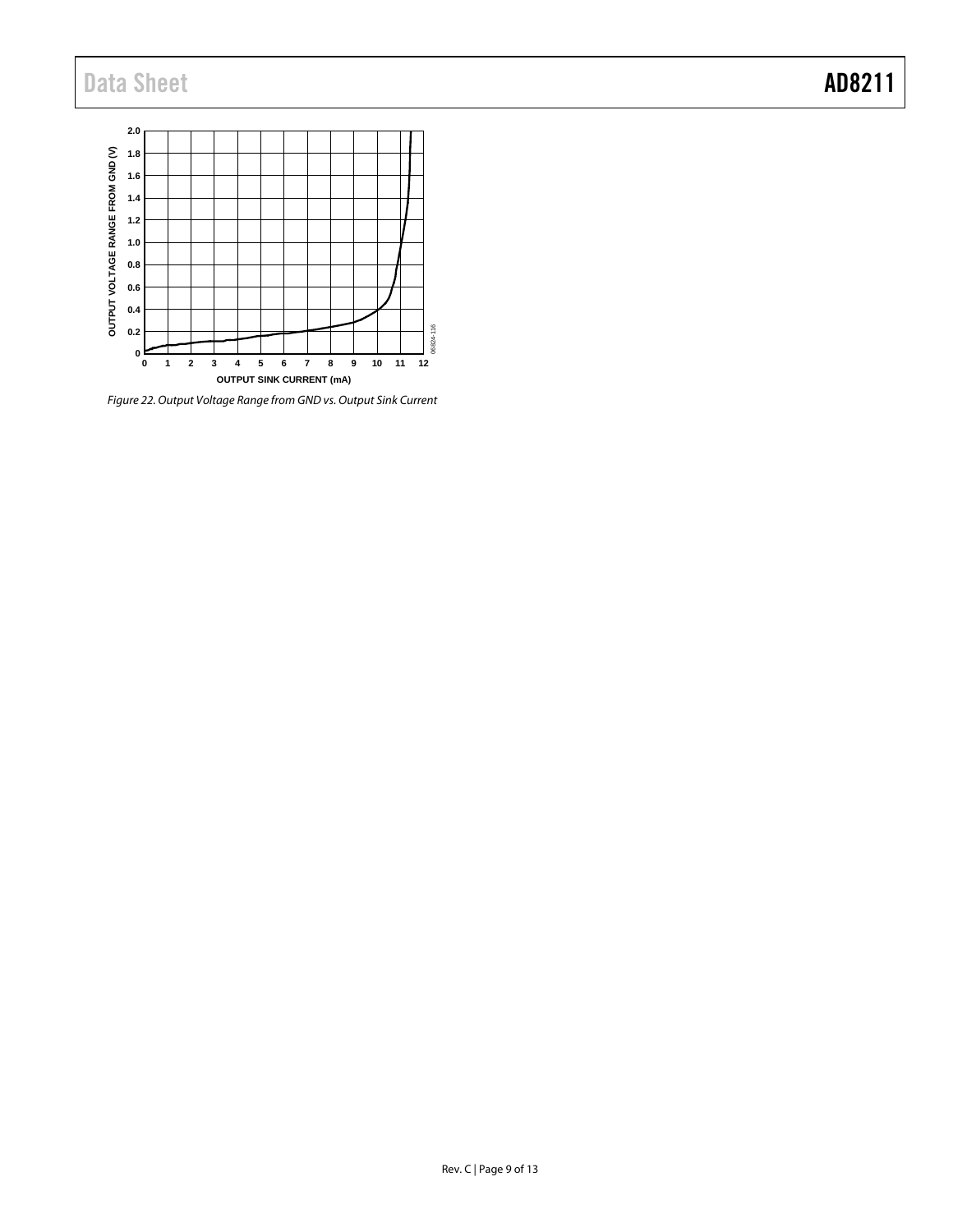### <span id="page-9-0"></span>THEORY OF OPERATION

In typical applications, th[e AD8211](http://www.analog.com/AD8211?doc=AD8211.pdf) amplifies a small differential input voltage generated by the load current flowing through a shunt resistor. The [AD8211](http://www.analog.com/AD8211?doc=AD8211.pdf) rejects high common-mode voltages (up to 65 V) and provides a ground referenced, buffered output that interfaces with an analog-to-digital converter (ADC). [Figure 23](#page-9-1) shows a simplified schematic of th[e AD8211.](http://www.analog.com/AD8211?doc=AD8211.pdf)



<span id="page-9-1"></span>*Figure 23. Simplified Schematic*

A load current flowing through the external shunt resistor produces a voltage at the input terminals of the [AD8211.](http://www.analog.com/AD8211?doc=AD8211.pdf) The input terminals connect to Amplifier A1 by Resistor R and Resistor R1. The inverting terminal, which has very high input impedance, is held to the following because negligible current flows through Resistor R:

 $(V_{CM}) - (I_{SHUNT} \times R_{SHUNT})$ 

Amplifier A1 forces the noninverting input to the same potential. Therefore, the current that flows through Resistor R1 is equal to

$$
I_{\text{IN}} = (I_{\text{SHUNT}} \times R_{\text{SHUNT}})/R1
$$

This current  $(I_{IN})$  is converted back to a voltage via  $R_{OUT}$ . The output buffer amplifier has a gain of 20 V/V and offers excellent accuracy because the internal gain setting resistors are precision trimmed to within 0.01% matching. The resulting output voltage is equal to

 $V_{OUT} = (I_{SHUNT} \times R_{SHUNT}) \times 20$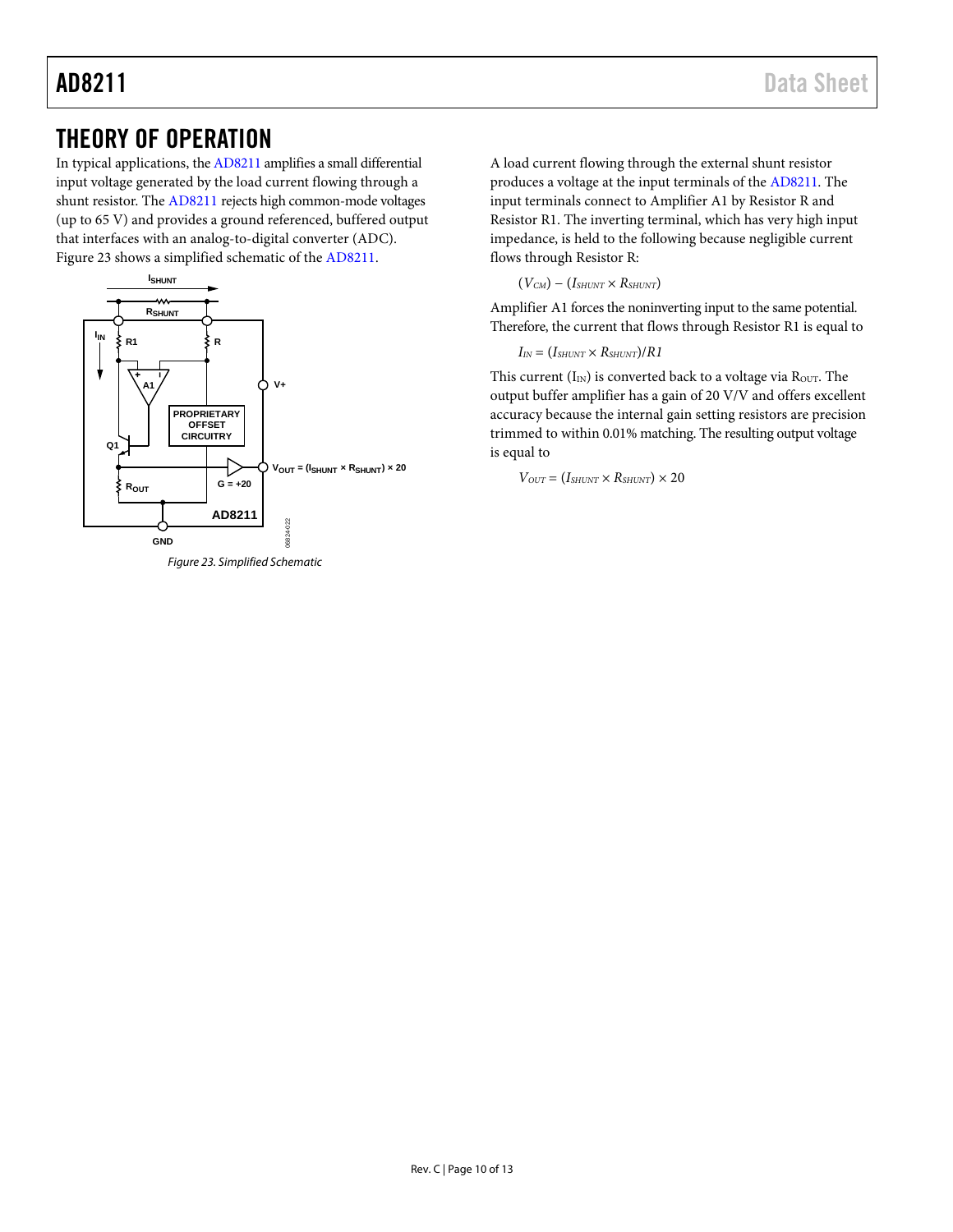### <span id="page-10-1"></span><span id="page-10-0"></span>APPLICATION NOTES **OUTPUT LINEARITY**

In all current sensing applications, and especially in automotive and industrial environments where the common-mode voltage can vary significantly, it is important that the current sensor maintain the specified output linearity, regardless of the input differential or common-mode voltage. The [AD8211](http://www.analog.com/AD8211?doc=AD8211.pdf) contains specific circuitry on the input stage, which ensures that even when the differential input voltage is very small, and the common-mode voltage is also low (below the 5 V supply), the input-to-output linearity is maintained[. Figure 24](#page-10-2) shows the input differential voltage vs. the corresponding output voltage at different common modes.



<span id="page-10-2"></span>*Figure 24. Gain Linearity Due to Differential and Common-Mode Voltage* 

Regardless of the common mode voltage, the [AD8211](http://www.analog.com/AD8211?doc=AD8211.pdf) provides a correct output voltage when the input differential is at least 2 mV, which is due to the voltage range of the output amplifier that can go as low as 33 mV typical. The specified minimum output amplifier voltage is 100 mV to provide sufficient guard bands. The ability of th[e AD8211](http://www.analog.com/AD8211?doc=AD8211.pdf) to work with very small differential inputs, regardless of the common-mode voltage, allows for additional dynamic range, accuracy, and flexibility in any current sensing application.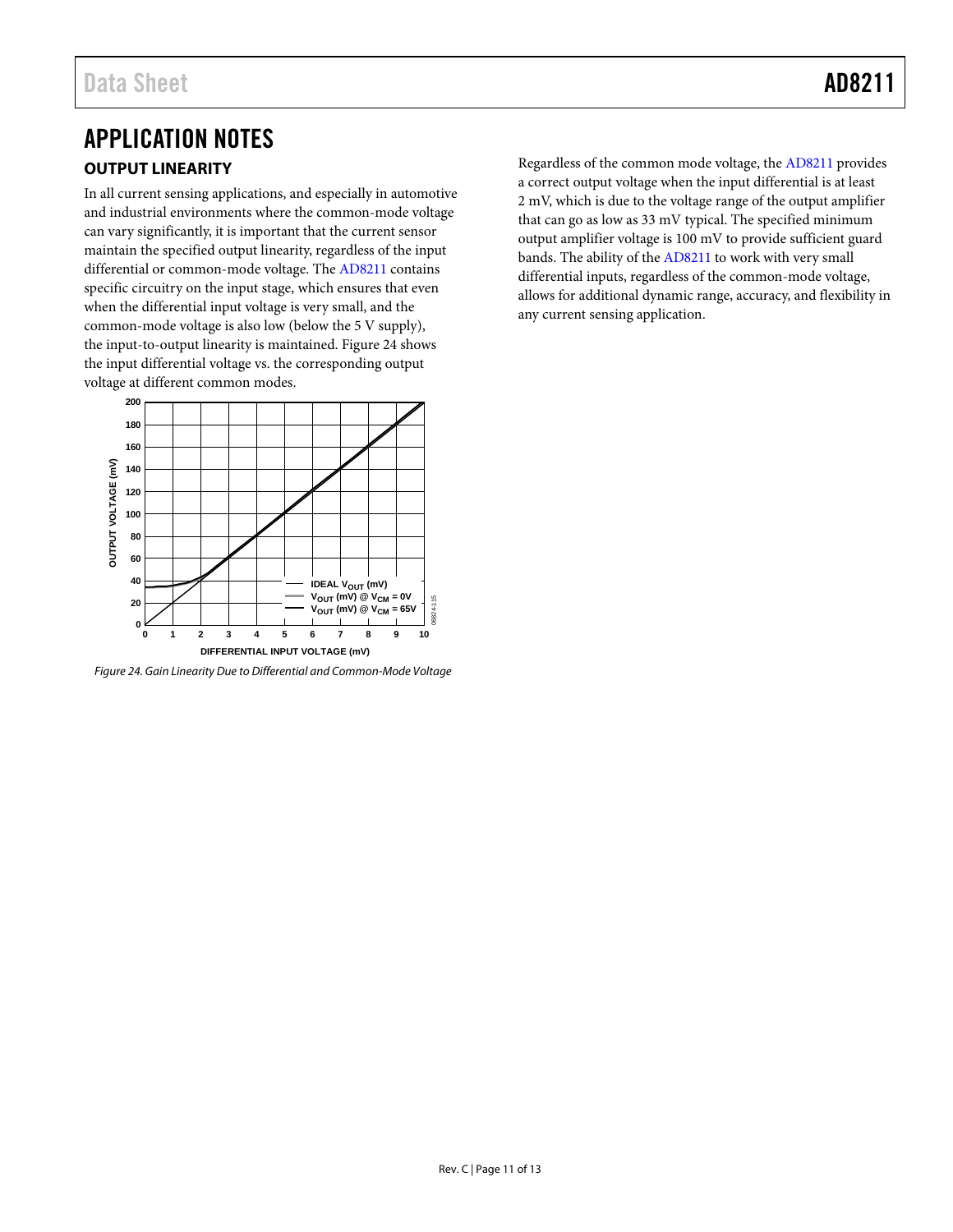### <span id="page-11-1"></span><span id="page-11-0"></span>APPLICATIONS INFORMATION **HIGH-SIDE CURRENT SENSE WITH A LOW-SIDE SWITCH**

In such load control configurations, the PWM-controlled switch is ground referenced. An inductive load (solenoid) is tied to a power supply. A resistive shunt is placed between the switch and the load (se[e Figure 25\)](#page-11-4). An advantage of placing the shunt on the high side is that the entire current, including the recirculation current, can be measured because the shunt remains in the loop when the switch is off. In addition, diagnostics can be enhanced because shorts to ground can be detected with the shunt on the high side. In this circuit configuration, when the switch is closed, the common-mode voltage moves down to near the negative rail. When the switch is opened, the voltage reversal across the inductive load causes the common-mode voltage to be held one diode drop above the battery by the clamp diode.



#### <span id="page-11-4"></span><span id="page-11-2"></span>**HIGH-SIDE CURRENT SENSING**

In this configuration, the shunt resistor is referenced to the battery. High voltage is present at the inputs of the current sense amplifier. In this mode, the recirculation current is again measured and shorts to ground can be detected. When the shunt is battery referenced, th[e AD8211](http://www.analog.com/AD8211?doc=AD8211.pdf) produces a linear ground referenced, analog output. A[n AD8214 c](http://www.analog.com/AD8214?doc=AD8211.pdf)an also provide an overcurrent detection signal in as little as 100 ns. This feature is useful in high current systems where fast shutdown in overcurrent conditions is essential.



Figure 26. Battery Referenced Shunt Resistor

### <span id="page-11-3"></span>**LOW-SIDE CURRENT SENSING**

In systems where low-side current sensing is preferred, the [AD8211 p](http://www.analog.com/AD8211?doc=AD8211.pdf)rovides an integrated solution with great accuracy. Ground noise is rejected, CMRR is typically higher than 90 dB, and output linearity is not compromised, regardless of the input differential voltage.



Figure 27. Ground Referenced Shunt Resistor